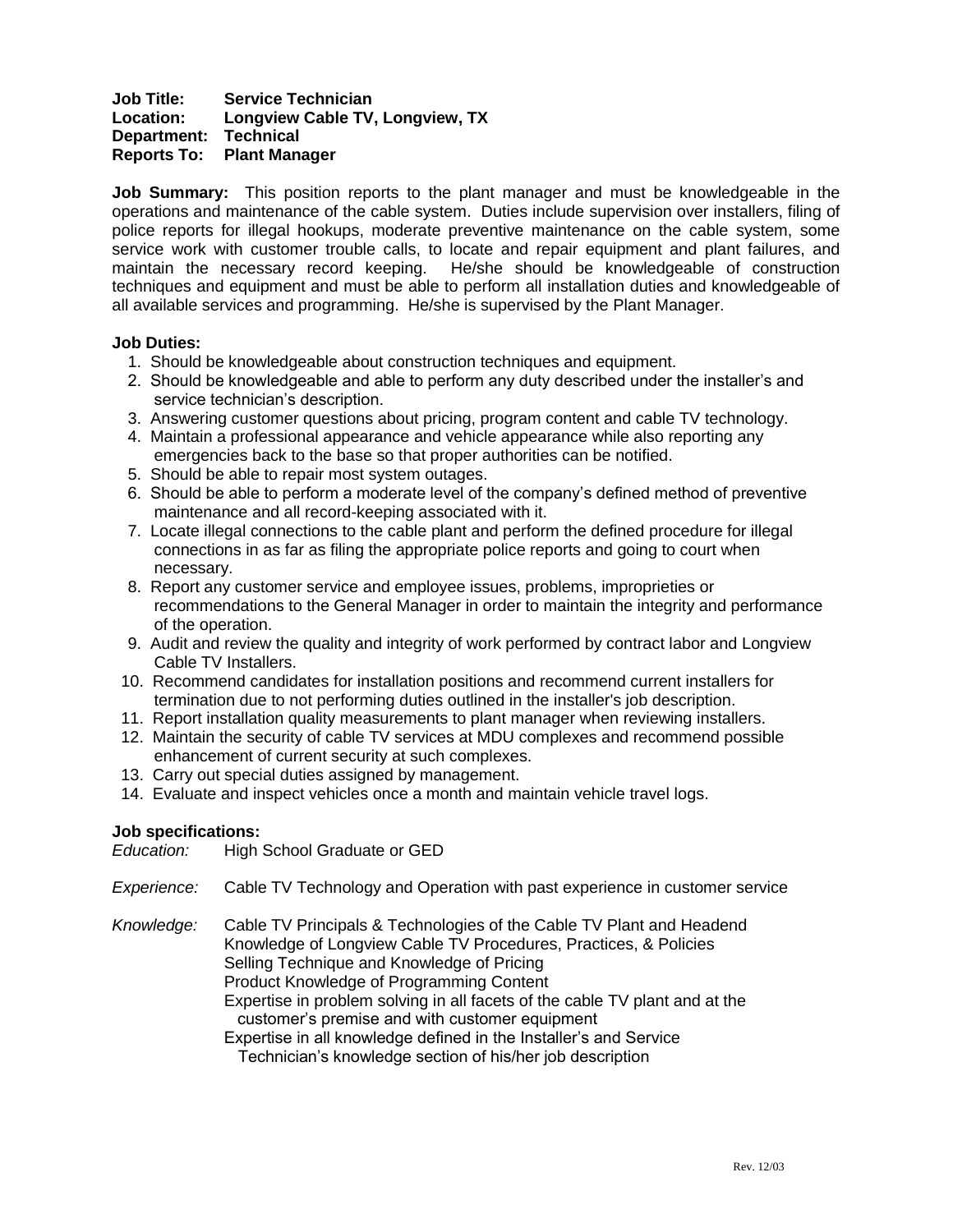## **Language Skills:**

Ability to read and comprehend simple instructions, short correspondence, and memos. Ability to write simple correspondence. Ability to effectively present information in one-on-one and small group situations to customers, and other employees of the organization.

## **Mathematical Skills:**

Ability to add, subtract, multiply, and divide in all units of measure, using whole numbers, common fractions, and decimals. Also should have familiarity with the decibel concept and ability to work with logarithms.

#### **Reasoning Ability:**

Ability to apply common sense understanding to carry out instructions furnished in written, oral, or diagram form. Ability to deal with problems involving several concrete variables in standardized situations.

#### **Physical Demands:**

The physical demands described here are representative of those that must be met by an employee to successfully perform the essential functions of this job. Reasonable accommodations may be made to enable individuals with disabilities to perform the essential functions.

While performing the duties of this job, the employee is regularly required to use hands to finger, handle, or feel; reach with hands and arms; and talk or hear. The employee frequently is required to stand; walk; sit; climb or balance; and stoop, kneel, crouch, or crawl. The employee must regularly lift and/or move up to 50 pounds, frequently lift and/or move up to 100 pounds, and occasionally lift and/or move more than 100 pounds. Specific vision abilities required by this job include close vision, distance vision, color vision, peripheral vision, depth perception, and ability to adjust focus.

#### **Work Environment:**

The work environment characteristics described here are representative of those an employee encounters while performing the essential functions of this job. Reasonable accommodations may be made to enable individuals with disabilities to perform the essential functions.

While performing the duties of this job, the employee is regularly exposed to high, precarious places and outside weather conditions. The duties require climbing towers in excess of 500 feet. The noise level in the work environment is usually moderate.

#### **Other**:

- Successful candidate must pass random drug screenings and have a good driving record throughout employment.
- The candidate must be willing to be contacted by pager and receive calls at home as necessary to conduct system related business.
- The candidate must be able to pass the exam for a DOT Medical Certificate and obtain that certificate upon request.

# **PLEASE SEND RESUME TO:**

**LONGVIEW CABLE TV ATTN: GENERAL MANAGER P. O. BOX 4399 LONGVIEW, TX 75606**

**OR FAX TO (903) 758-3083**